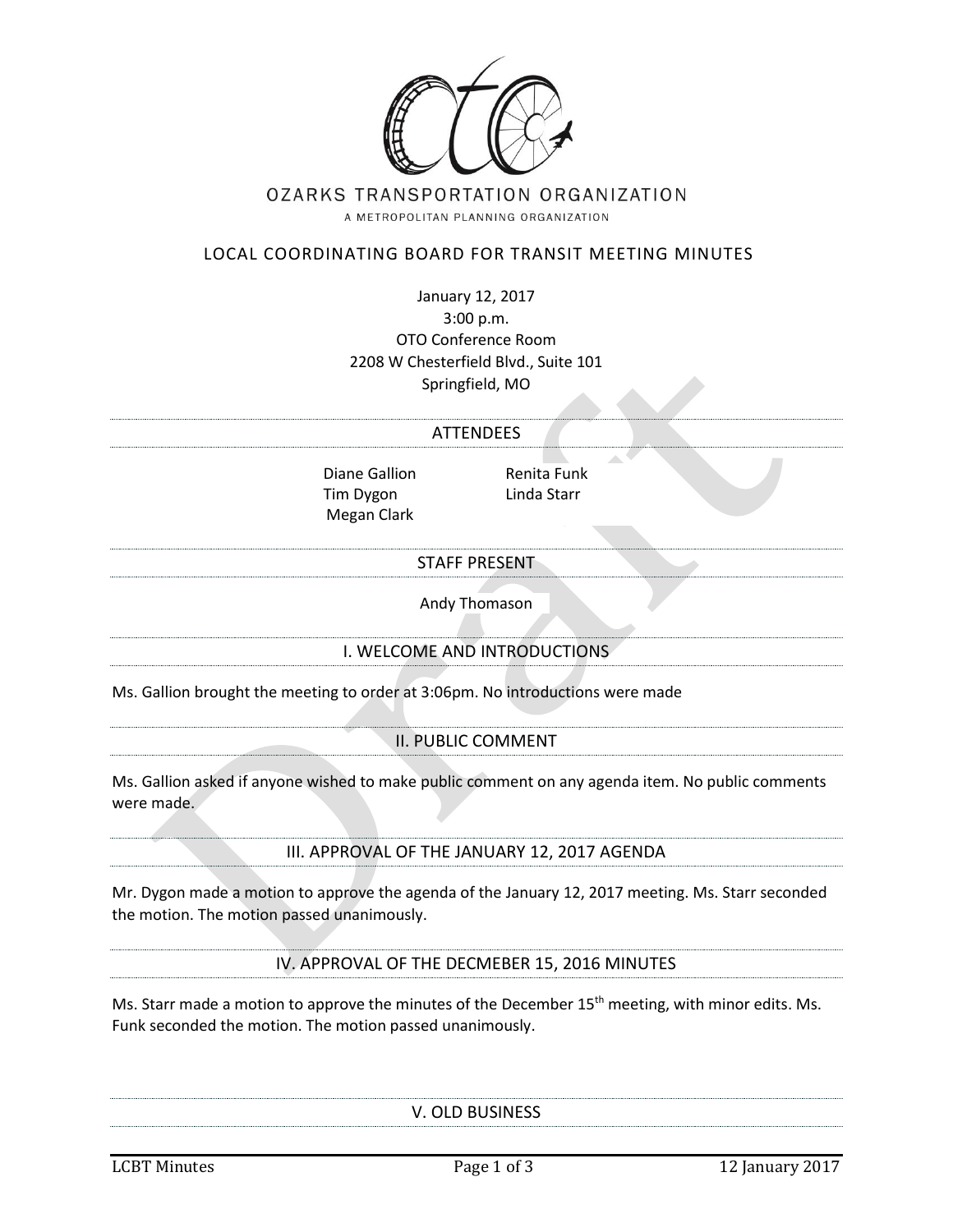## **a) 5310 Vehicle Update**

Mr. Thomason reported that the actual costs for vehicles awarded in June 2016 were higher than expected. Additional, some models bid in 2016 where not bid in 2017. The Council of Churches and Arc of the Ozarks had to select new vehicles because of this change. Across the board, costs were higher for all vehicles. As a result, June awards exceeded available funding for FY 16. One vehicle awarded in June must be delayed until FY 17 monies become available this spring. One of OAT's two vehicles will likely be delayed.

#### VI. NEW BUSINESS

## **a) TCP Surveys**

Mr. Thomason reported final drafts of the three TCP surveys had been completed. The overall structure and content of the surveys were similar to versions reviewed in December. Questions on frequent destinations for the provider and agency survey had been changed to opened ended questions. Additionally, Mr. Thomason reported on efforts made to ensure accessibility for blind individuals. He had shared the survey with the Missouri Council of the Blind and had responded to feedback he received. Mr. Thomason asked the committee if they had any feedback on any of the surveys. Ms. Clark provided some feedback on a user survey question. No other comments offered.

## **b) Survey Mailings**

Mr. Thomason reported that letters and postcards had been drafted. The letters would go to human service agencies and transportation providers, while the post cards would go to registered users of access express. Ms. Clark commented the survey due date should be added to the post card. Ms. Gallion asked that "CU Transit" be spelled out to City Utilities Transit." No major changes were suggested to the letter. Mr. Thomason asked if including two postcards with the letters seemed appropriate. Mr. Dygon agreed it seemed appropriate.

## **c) Review Background and Regional Profile**

Mr. Thomason reported he had begun drafting the TCP report. The first two chapters would contain background information about the grant program, relevant laws, and other foundational information, and regional demographic information. He asked the committee to review information relating to their organizations and provide feedback by February 3, 2017. He also asked if the overall size of charts and maps seemed appropriate. Ms. Gallion said maps seemed small, but for their purpose, they were fine.

## **d) Kick-off Meeting Structure**

Mr. Thomason shared he planned to not hold a kick off meeting. The purpose of the meeting was to pass out surveys at the Transit Center. CU was planning to conduct a rider survey in the near future and preferred that OTO did not distribute surveys at Transit Center. Mr. Thomason believed there was no longer a good reason to hold the meeting. Committee members present agreed.

#### VII. OTHER BUSINESS

Ms. Gallion opened the floor to general discussions. No discussion was had.